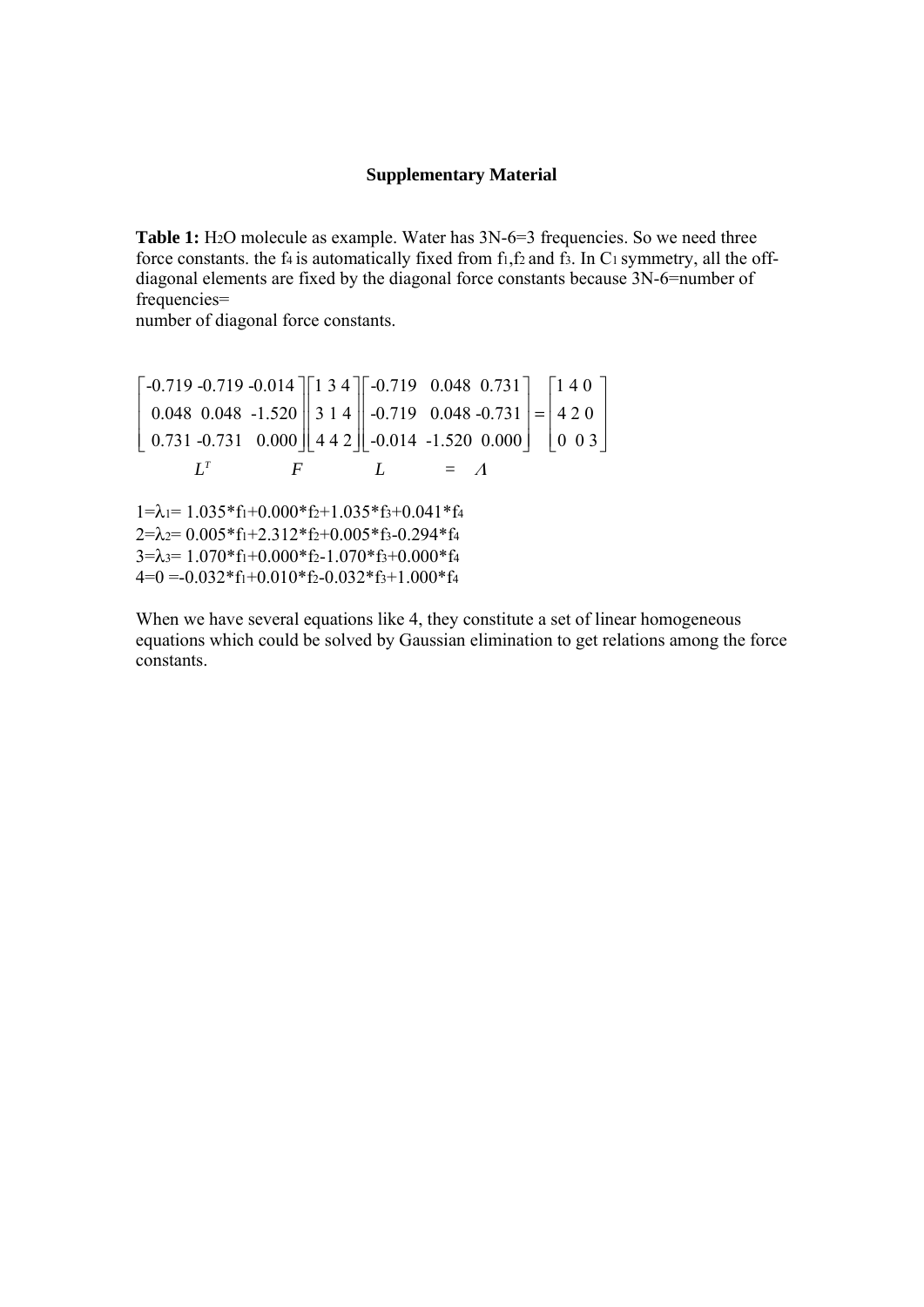**Table 2:** Scaled frequencies of Benzene after fitting to the experimental frequencies. The scaled frequencies are in parenthesis followed by experimental values [11].

```
A1g 
3074(3078); 993(995); 
A2g 
1350(1365); 
B_{2g}990(992); 707(707); 
E1g 
847(846); 
E_{2g}3057(3055); 1600(1601); 1178(1172); 608(608); 
A2u 
674(677); 
B_{1u}3057(3048); 1010(1005); 
B_{2u}1310(1315); 1149(1155); 
E1u 
3065(3069); 1484(1474); 1038(1039); 
E2u 
967(966); 399(399);
```
RMS error 5 cm<sup>-1</sup>

——————————-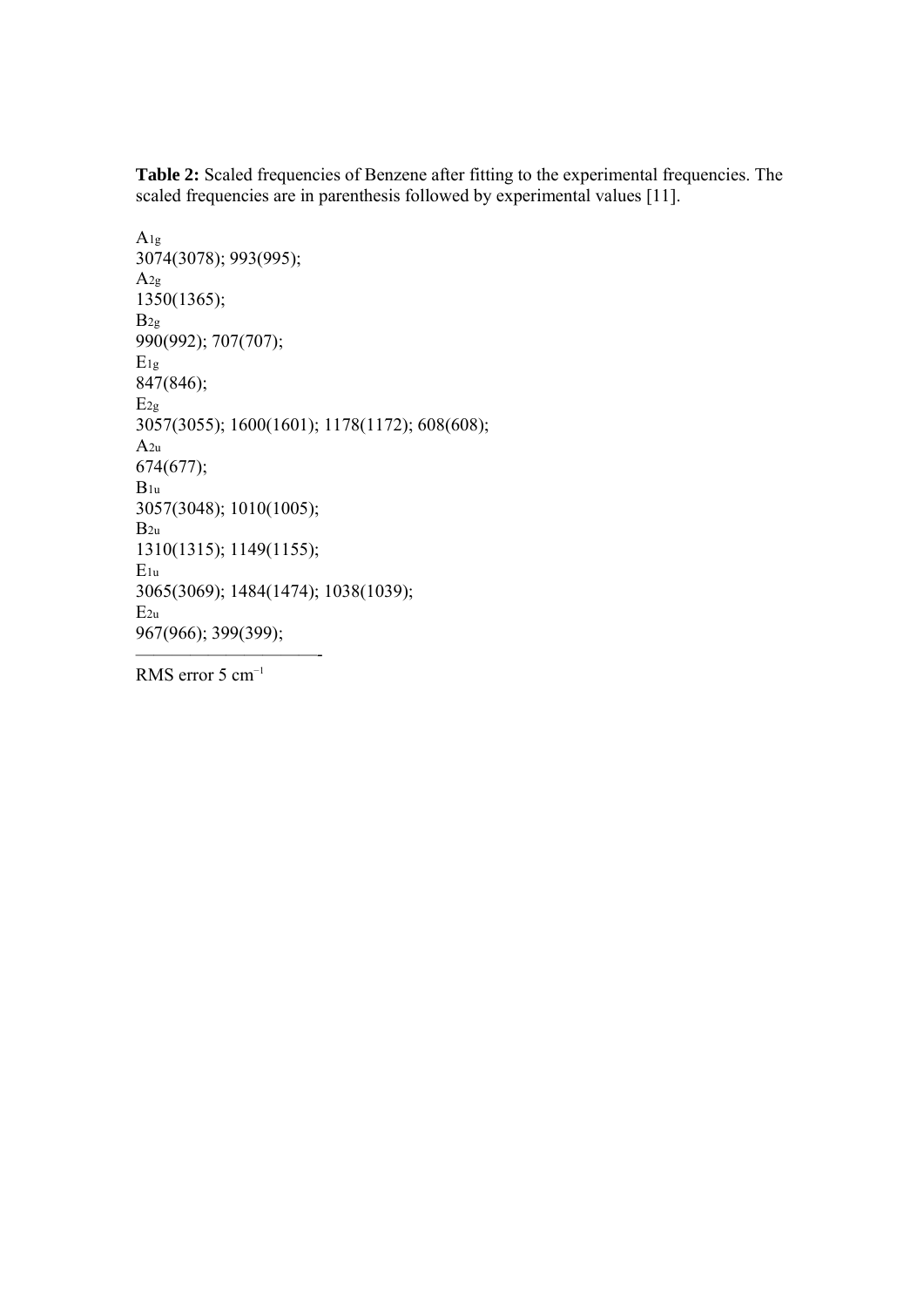1 1 1 1.000000 1 1 V C  $\{ 1\}$  C  $\{ 2\}$  2 1 2 1.000000 2 1  $VC_{8}$  (2)  $C_{8}$  (3) 3 1 3 1.000000 3 1  $VC_{3}$  C<sub>{</sub> 4} 4 1 4 1.000000 4 1 V C  $\{4\}$  C  $\{5\}$ 5 1 5 1 000000 5 1 ν C\_{ 5} C\_{ 6} 6 1 6 1.000000 6 1 ν C\_{ 6} C\_{ 1} 7 1 7 1.000000 7 1  $VC_{4}$  1} H<sub>-</sub>{ 7} 8 1 8 1.000000 8 1 V C { 2} H { 8} 9 1 9 1.000000 9 1 ν C\_{ 3} H\_{ 9} 10 1 10 1.000000 10 1 V C { 4} H {10} 11 1 11 1.000000 11 1  $VC_{5}$  H<sub>{11}</sub> 12 1 12 1.000000 12 1 V C { 6} H {12} 13 1 13 1.000000 13 1  $\delta$  H { 7} C { 1} C { 2} 14 1 14 1.000000 14 1  $\delta$  H  $\{8\}$  C  $\{2\}$  C  $\{3\}$ 15 1 15 1.000000 15 1  $\delta$  H  $\{9\}$  C  $\{3\}$  C  $\{4\}$ 16 1 16 1.000000 16 1  $\delta$  H\_{10} C\_{ 4} C\_{ 5} 17 1 17 1.000000 17 1  $\delta$  H\_{11} C\_{ 5} C\_{ 6} 18 1 18 1.000000 18 1  $\delta$  H {12} C { 6} C { 1} 19 6 19 0.408248 20 -0.408248 21 0.408248

**Table S1:** The local coordinates of benzene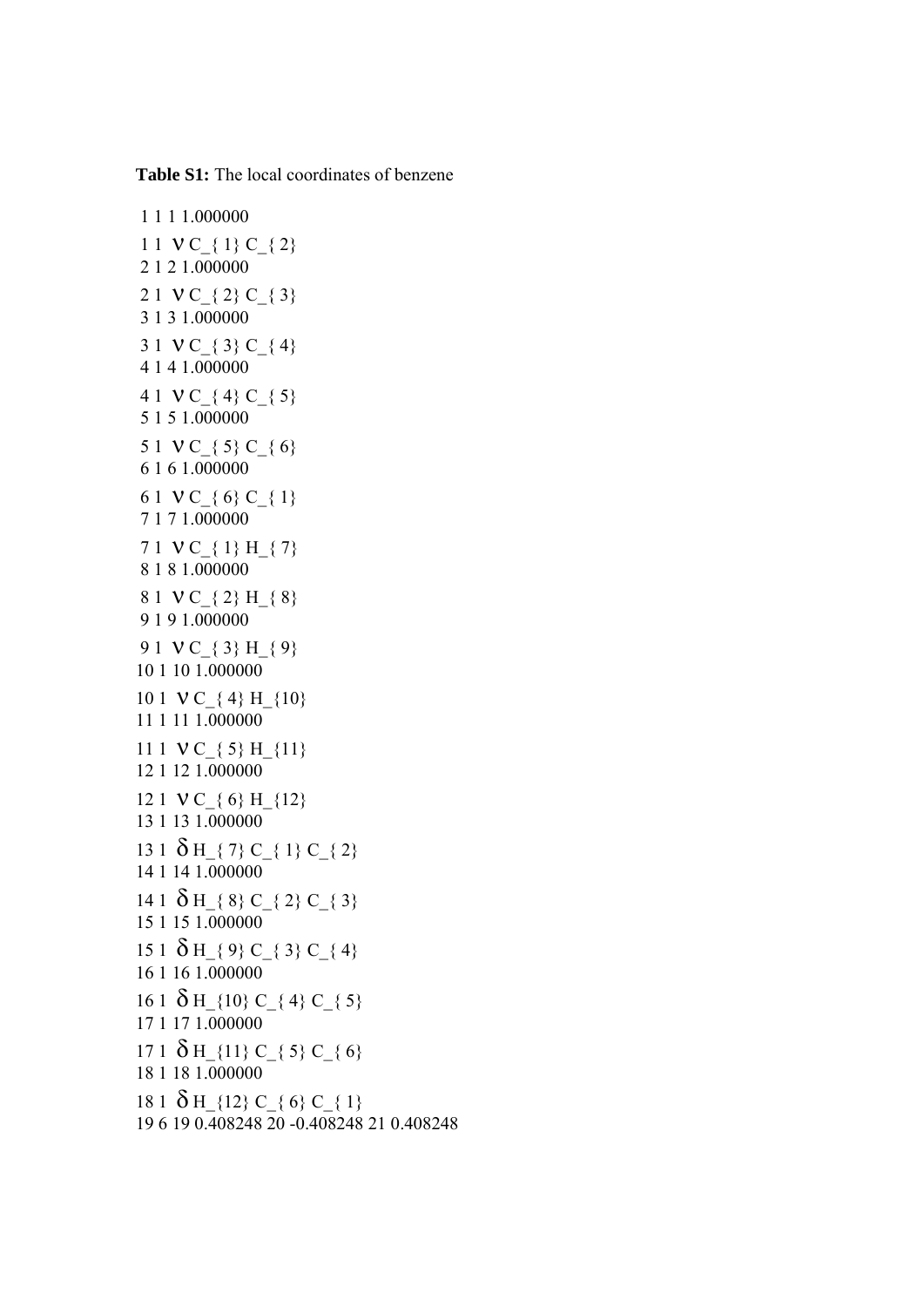19 6  $\delta$  C { 1} C { 2} C { 3}  $\delta$  C { 2} C { 3} C { 4}  $\delta C$  {3} C\_{4}C\_{5} 22 -0.408248 23 0.408248 24 -0.408248  $\delta C$  { 4} C { 5} C { 6}  $\delta C_{-}$  { 5} C\_{ 6} C\_{ 1}  $\delta C_{(6)} C_{(1)} C_{(2)}$ 20 6 19 0.577350 20 -0.288675 21 -0.288675 20 6  $\delta$  C { 1} C { 2} C { 3}  $\delta$  C { 2} C { 3} C { 4}  $\delta C$  {3} C\_{4} C\_{5} 22 0.577350 23 -0.288675 24 -0.288675  $\delta C$  { 4} C { 5} C { 6}  $\delta C_{\text{.}}$  { 5} C\_{ 6} C\_{ 1}  $\delta C_{6}$  (6} C { 1} C { 2} 21 4 20 0.500000 21 -0.500000 23 0.500000 21 4  $\delta$  C\_{ 2} C\_{ 3} C\_{ 4}  $\delta$  C\_{ 3} C\_{ 4} C\_{ 5}  $\delta C_{\frac{1}{2}}$  5} C<sub>\_{</sub> 6} C\_{ 1} 24 -0.500000  $\delta C_{8}$  C\_{ 1} C\_{ 2} 22 1 25 1.000000 22 1  $\gamma$  H<sub>\_</sub>{ 7} C\_{ 1} C\_{ 2} C\_{ 6} 23 1 26 1.000000 23 1  $\gamma$  H<sub>\_</sub>{ 8} C\_{ 2} C\_{ 3} C\_{ 1} 24 1 27 1.000000 24 1 γ H { 9} C { 3} C { 4} C { 2} 25 1 28 1.000000 25 1  $\gamma$  H\_{10} C\_{ 4} C\_{ 5} C\_{ 3} 26 1 29 1.000000 26 1 γ H {11} C { 5} C { 6} C { 4} 27 1 30 1.000000 27 1 γ H\_{12} C\_{ 6} C\_{ 1} C\_{ 5} 28 6 31 0.408248 32 -0.408248 33 0.408248 28 6 τ C  $\{ 1 \}$  C  $\{ 2 \}$  τ C  $\{ 2 \}$  C  $\{ 3 \}$  $TC_{3}$  C { 4} 34 -0.408248 35 0.408248 36 -0.408248  $\tau C_{3}$  (4)  $C_{5}$   $\tau C_{3}$  (5)  $C_{6}$  $\tau C_{8}$  (6}  $C_{8}$  (1} 29 6 31 -0.288675 32 0.577350 33 -0.288675 29 6 τ C  $\{ 1\}$  C  $\{ 2\}$  τ C  $\{ 2\}$  C  $\{ 3\}$  $\tau C_{8}$  { 3}  $C_{8}$  { 4}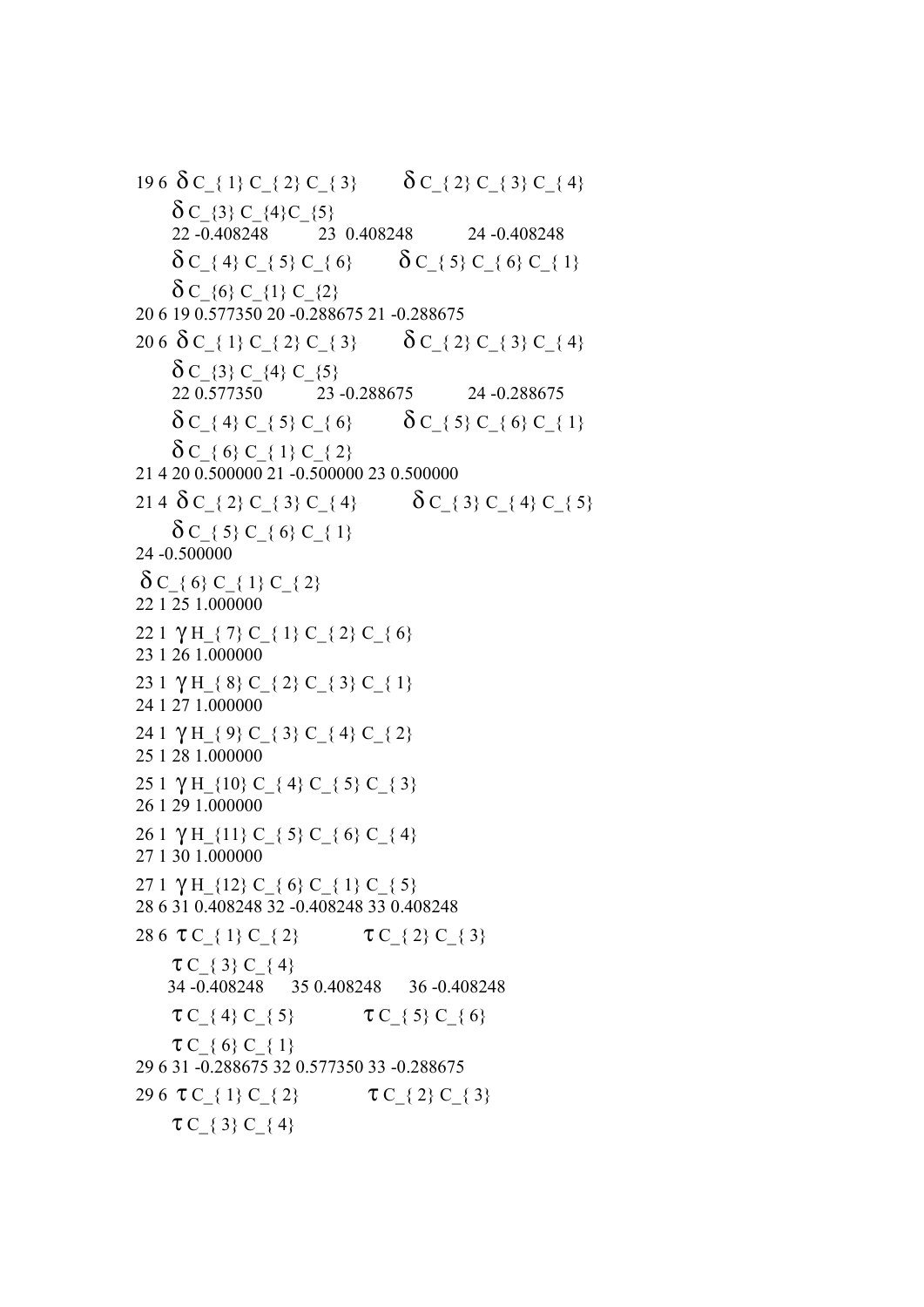34 -0.288675 35 0.577350 36 -0.288675  $\tau C_{1}$  (4)  $C_{2}$  (5)  $\tau C_{2}$  (5)  $C_{3}$  (6)  $\tau C_{8}$  C<sub>-</sub>{ 1} 30 4 31 0.500000 33 -0.500000 34 0.500000 30 4  $\tau C_{1}$  C\_{ 1} C\_{ 2}  $\tau C_{3}$  C\_{ 3} C\_{ 4}  $\tau C_{\text{4}}$  (4)  $C_{\text{5}}$  $36 - 0.500000$  $\tau C_{8}$  C\_{ 1}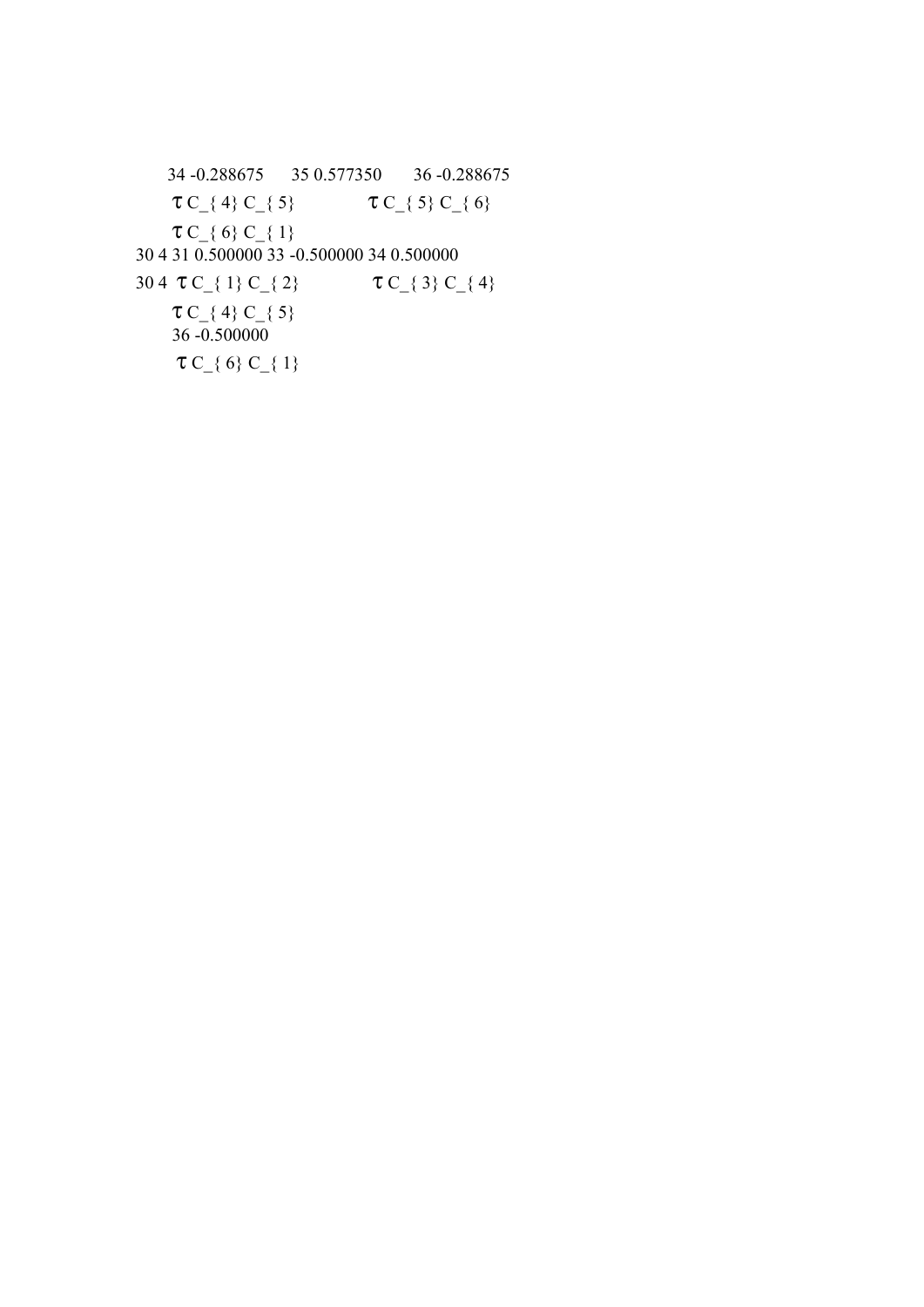|                          | $\mathbf 1$      | $\overline{2}$   | $\overline{\mathbf{3}}$ | $\overline{4}$   | 5                | 6                | 7                | 8                       | 9                       | 10               | 11               |  |
|--------------------------|------------------|------------------|-------------------------|------------------|------------------|------------------|------------------|-------------------------|-------------------------|------------------|------------------|--|
| $\mathbf{1}$             | $\mathbf{1}$     | 9                | 10                      | 11               | 10               | 9                | 12               | 12                      | 13                      | 14               | 14               |  |
| $\overline{2}$           | 9                | $\mathbf{1}$     | 9                       | 10               | 11               | 10               | 13               | 12                      | 12                      | 13               | 14               |  |
| 3                        | 10               | 9                | $\mathbf{1}$            | 9                | 10               | 11               | 14               | 13                      | 12                      | 12               | 13               |  |
| $\overline{\mathcal{A}}$ | 11               | 10               | 9                       | $\mathbf{1}$     | 9                | 10               | 14               | 14                      | 13                      | 12               | 12               |  |
| 5                        | 10               | 11               | 10                      | 9                | $\mathbf{1}$     | 9                | 13               | 14                      | 14                      | 13               | 12               |  |
| 6                        | 9                | 10               | 11                      | 10               | 9                | $\mathbf{1}$     | 12               | 13                      | 14                      | 14               | 13               |  |
| $\sqrt{ }$               | 12               | 13               | 14                      | 14               | 13               | 12               | $\overline{2}$   | 15                      | 16                      | 17               | 16               |  |
| 8                        | 12               | 12               | 13                      | 14               | 14               | 13               | 15               | $\overline{2}$          | 15                      | 16               | 17               |  |
| 9                        | 13               | 12               | 12                      | 13               | 14               | 14               | 16               | 15                      | $\overline{2}$          | 15               | 16               |  |
| 10                       | 14               | 13               | 12                      | 12               | 13               | 14               | 17               | 16                      | 15                      | $\overline{2}$   | 15               |  |
| 11                       | 14               | 14               | 13                      | 12               | 12               | 13               | 16               | 17                      | 16                      | 15               | $\overline{2}$   |  |
| 12                       | 13               | 14               | 14                      | 13               | 12               | 12               | 15               | 16                      | 17                      | 16               | 15               |  |
| 13                       | 18               | 19               | 20                      | $-20$            | $-19$            | $-18$            | $\overline{0}$   | 21                      | 22                      | $\boldsymbol{0}$ | $-22$            |  |
|                          | $14 - 18$        | 18               | 19                      | 20               | $-20$            | $-19 - 21$       |                  | $\overline{\mathbf{0}}$ | 21                      | 22               | $\overline{0}$   |  |
|                          |                  | $15 - 19 - 18$   | 18                      | 19               | 20               | $-20$            | $-22$            | $-21$                   | $\overline{0}$          | 21               | 22               |  |
|                          | $16 - 20$        | $-19$            | $-18$                   | 18               | 19               | 20               | $\overline{0}$   | $-22$                   | $-21$                   | $\overline{0}$   | 21               |  |
|                          |                  | 17 20 -20        | $-19$                   | $-18$            | 18               | 19               | 22               | $\overline{0}$          | $-22$                   | $-21$            | $\overline{0}$   |  |
| 18                       | 19               | 20               | $-20$                   |                  | $-19 - 18$       | 18               | 21               | 22                      | $\overline{\mathbf{0}}$ | $-22$            | $-21$            |  |
| 19                       | $\boldsymbol{0}$ | $\mathbf{0}$     | $\overline{0}$          | $\overline{0}$   | $\boldsymbol{0}$ | $\boldsymbol{0}$ | 26               | $-26$                   | 26                      | $-26$            | 26               |  |
| 20                       | 27               | 27               | 28                      | 27               | 27               | 28               | 29               | 30                      | 29                      | 29               | 30               |  |
| 21                       | 32               | $-32$            | $\overline{0}$          | 32               | $-32$            | $\boldsymbol{0}$ | 33               | $\overline{0}$          | $-33$                   | 33               | $\overline{0}$   |  |
| 22                       | $\boldsymbol{0}$ | $\boldsymbol{0}$ | $\boldsymbol{0}$        | $\boldsymbol{0}$ | $\boldsymbol{0}$ | $\boldsymbol{0}$ | $\boldsymbol{0}$ | $\boldsymbol{0}$        | $\boldsymbol{0}$        | $\boldsymbol{0}$ | $\boldsymbol{0}$ |  |
| 23                       | $\mathbf{0}$     | $\boldsymbol{0}$ | $\boldsymbol{0}$        | $\boldsymbol{0}$ | $\boldsymbol{0}$ | $\boldsymbol{0}$ | $\boldsymbol{0}$ | $\boldsymbol{0}$        | $\boldsymbol{0}$        | $\boldsymbol{0}$ | $\boldsymbol{0}$ |  |
| 24                       | $\boldsymbol{0}$ | $\boldsymbol{0}$ | $\boldsymbol{0}$        | $\boldsymbol{0}$ | $\boldsymbol{0}$ | $\boldsymbol{0}$ | $\boldsymbol{0}$ | $\boldsymbol{0}$        | $\boldsymbol{0}$        | $\boldsymbol{0}$ | $\boldsymbol{0}$ |  |
| 25                       | $\overline{0}$   | $\boldsymbol{0}$ | $\boldsymbol{0}$        | $\boldsymbol{0}$ | $\boldsymbol{0}$ | $\boldsymbol{0}$ | $\boldsymbol{0}$ | $\boldsymbol{0}$        | $\boldsymbol{0}$        | $\overline{0}$   | $\boldsymbol{0}$ |  |
| 26                       | $\boldsymbol{0}$ | $\boldsymbol{0}$ | $\boldsymbol{0}$        | $\boldsymbol{0}$ | $\boldsymbol{0}$ | $\boldsymbol{0}$ | $\boldsymbol{0}$ | $\boldsymbol{0}$        | $\boldsymbol{0}$        | $\boldsymbol{0}$ | $\boldsymbol{0}$ |  |
| 27                       | $\boldsymbol{0}$ | $\boldsymbol{0}$ | $\boldsymbol{0}$        | $\boldsymbol{0}$ | $\boldsymbol{0}$ | $\boldsymbol{0}$ | $\boldsymbol{0}$ | $\boldsymbol{0}$        | $\boldsymbol{0}$        | $\boldsymbol{0}$ | $\boldsymbol{0}$ |  |
| 28                       | $\boldsymbol{0}$ | $\boldsymbol{0}$ | $\boldsymbol{0}$        | $\boldsymbol{0}$ | $\boldsymbol{0}$ | $\boldsymbol{0}$ | $\boldsymbol{0}$ | $\boldsymbol{0}$        | $\boldsymbol{0}$        | $\boldsymbol{0}$ | $\boldsymbol{0}$ |  |
| 29                       | $\boldsymbol{0}$ | $\boldsymbol{0}$ | $\boldsymbol{0}$        | $\boldsymbol{0}$ | $\boldsymbol{0}$ | $\boldsymbol{0}$ | $\boldsymbol{0}$ | $\boldsymbol{0}$        | $\boldsymbol{0}$        | $\boldsymbol{0}$ | $\boldsymbol{0}$ |  |
| 30                       | $\mathbf{0}$     | $\overline{0}$   | $\overline{0}$          | $\overline{0}$   | $\mathbf{0}$     | $\overline{0}$   | $\boldsymbol{0}$ | $\overline{0}$          | $\overline{0}$          | $\overline{0}$   | $\overline{0}$   |  |
|                          |                  |                  |                         |                  |                  |                  |                  |                         |                         |                  |                  |  |
|                          | 12               | 13               | 14                      | 15               | 16               | 17 18            |                  | 19                      | 20                      | 21               | 22               |  |

Table S2: Symbolic local F (30x30) for benzene. Total number of force constants:42

|  |  |  |  | 12 13 14 15 16 17 18 19 20 21 22    |  |  |
|--|--|--|--|-------------------------------------|--|--|
|  |  |  |  | 12 2 -21 -22 0 22 21 0 -26 29 -33 0 |  |  |
|  |  |  |  | 13 -21 3 23 24 25 24 23 0 31 34 0   |  |  |
|  |  |  |  | 14 - 22 23 3 23 24 25 24 0 0 35 0   |  |  |
|  |  |  |  | 15 0 24 23 3 23 24 25 0 -31 34 0    |  |  |
|  |  |  |  | 16 22 25 24 23 3 23 24 0 31 34 0    |  |  |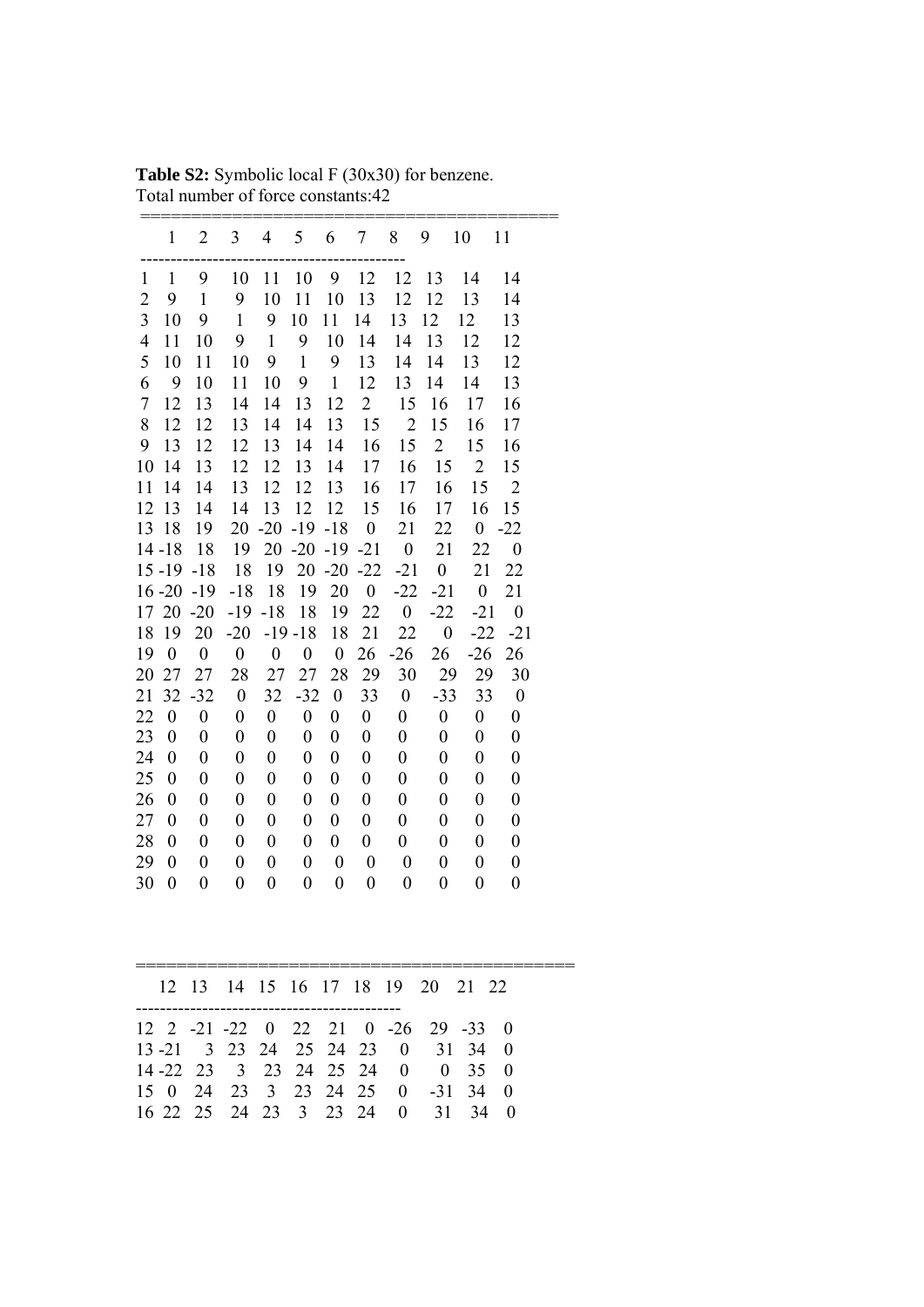|    | 17 21            | 24                      | 25               | 24                       | 23               | $\mathfrak{Z}$   | 23                       | $\boldsymbol{0}$         | $\overline{0}$           | 35               | 0                        |  |
|----|------------------|-------------------------|------------------|--------------------------|------------------|------------------|--------------------------|--------------------------|--------------------------|------------------|--------------------------|--|
|    | 18 0             | 23                      | 24               | 25                       | 24               | 23               | $\overline{3}$           | $\mathbf{0}$             | $-31$                    | 34               | $\overline{\phantom{0}}$ |  |
|    | $19 - 26$        | $\overline{\mathbf{0}}$ | $\boldsymbol{0}$ | $\overline{0}$           | $\boldsymbol{0}$ | $\boldsymbol{0}$ | $\overline{0}$           | $\overline{4}$           | $\mathbf{0}$             | $\mathbf{0}$     | $\overline{0}$           |  |
|    | 20 29            | 31                      | $\overline{0}$   | $-31$                    | 31               | $\overline{0}$   | $-31$                    | $\overline{0}$           | 5                        | $\boldsymbol{0}$ | $\boldsymbol{0}$         |  |
|    | $21 - 33$        | 34                      | 35               | 34                       | 34               | 35               | 34                       | $\overline{\phantom{0}}$ | $\overline{\phantom{0}}$ | 5                | $\boldsymbol{0}$         |  |
| 22 | $\bf{0}$         | $\boldsymbol{0}$        | $\boldsymbol{0}$ | $\boldsymbol{0}$         | $\boldsymbol{0}$ | $\boldsymbol{0}$ | $\boldsymbol{0}$         | $\boldsymbol{0}$         | $\boldsymbol{0}$         | $\boldsymbol{0}$ | 6                        |  |
| 23 | $\theta$         | $\boldsymbol{0}$        | $\boldsymbol{0}$ | $\boldsymbol{0}$         | $\boldsymbol{0}$ | $\boldsymbol{0}$ | $\boldsymbol{0}$         | $\boldsymbol{0}$         | $\boldsymbol{0}$         | $\boldsymbol{0}$ | 36                       |  |
| 24 | $\boldsymbol{0}$ | $\boldsymbol{0}$        | $\boldsymbol{0}$ | $\boldsymbol{0}$         | $\boldsymbol{0}$ | $\boldsymbol{0}$ | $\boldsymbol{0}$         | $\boldsymbol{0}$         | $\boldsymbol{0}$         | $\boldsymbol{0}$ | 37                       |  |
| 25 | $\theta$         | 0                       | $\boldsymbol{0}$ | $\boldsymbol{0}$         | $\boldsymbol{0}$ | $\boldsymbol{0}$ | $\boldsymbol{0}$         | $\boldsymbol{0}$         | $\boldsymbol{0}$         | $\boldsymbol{0}$ | 38                       |  |
| 26 | $\boldsymbol{0}$ | 0                       | $\boldsymbol{0}$ | $\boldsymbol{0}$         | $\boldsymbol{0}$ | 0                | $\boldsymbol{0}$         | $\boldsymbol{0}$         | $\boldsymbol{0}$         | $\boldsymbol{0}$ | 37                       |  |
| 27 | $\boldsymbol{0}$ | $\boldsymbol{0}$        | $\boldsymbol{0}$ | $\boldsymbol{0}$         | $\boldsymbol{0}$ | $\boldsymbol{0}$ | $\boldsymbol{0}$         | $\boldsymbol{0}$         | $\boldsymbol{0}$         | $\boldsymbol{0}$ | 36                       |  |
| 28 | $\boldsymbol{0}$ | $\boldsymbol{0}$        | $\boldsymbol{0}$ | $\boldsymbol{0}$         | 0                | $\boldsymbol{0}$ | $\boldsymbol{0}$         | $\boldsymbol{0}$         | $\boldsymbol{0}$         | $\boldsymbol{0}$ | 39                       |  |
| 29 | $\boldsymbol{0}$ | $\boldsymbol{0}$        | $\boldsymbol{0}$ | $\boldsymbol{0}$         | $\boldsymbol{0}$ | $\boldsymbol{0}$ | $\boldsymbol{0}$         | $\boldsymbol{0}$         | $\boldsymbol{0}$         | $\boldsymbol{0}$ | $\overline{\phantom{0}}$ |  |
| 30 | $\boldsymbol{0}$ | $\boldsymbol{0}$        | $\boldsymbol{0}$ | $\boldsymbol{0}$         | $\boldsymbol{0}$ | $\boldsymbol{0}$ | $\boldsymbol{0}$         | $\boldsymbol{0}$         | 0                        | $\boldsymbol{0}$ | 41                       |  |
|    |                  |                         |                  |                          |                  |                  |                          |                          |                          |                  |                          |  |
|    |                  |                         |                  |                          |                  |                  |                          |                          |                          |                  |                          |  |
|    | 23               | 24                      |                  |                          | 25 26            | 27               | 28                       | 29                       | 30                       |                  |                          |  |
|    | 23 6             | 36                      |                  | 37                       | 38               | 37               | $-39$                    | 40                       | 42                       |                  |                          |  |
| 24 | 36               | 6                       |                  | 36                       | 37               | 38               | 39                       | $-40$                    | 42                       |                  |                          |  |
| 25 | 37               | 36                      |                  | 6                        | 36               | 37               | $-39$                    | $\overline{\phantom{0}}$ | 41                       |                  |                          |  |
| 26 | 38               | 37                      |                  | 36                       | 6                | 36               | 39                       | 40                       | 42                       |                  |                          |  |
| 27 | 37               | 38                      |                  | 37                       | 36               | $6\overline{6}$  | $-39$                    | $-40$                    | 42                       |                  |                          |  |
| 28 | $-39$            | 39                      |                  | $-39$                    | 39               | $-39$            | $\overline{7}$           | $\boldsymbol{0}$         | $\boldsymbol{0}$         |                  |                          |  |
| 29 | 40               | $-40$                   |                  | $\overline{\phantom{0}}$ | 40               | $-40$            | $\overline{\phantom{0}}$ | 8                        | $\boldsymbol{0}$         |                  |                          |  |
|    | 30 42            | 42                      |                  | 41                       | 42               |                  | 42 0                     | $\boldsymbol{0}$         | 8                        |                  |                          |  |
|    |                  |                         |                  |                          |                  |                  |                          |                          |                          |                  |                          |  |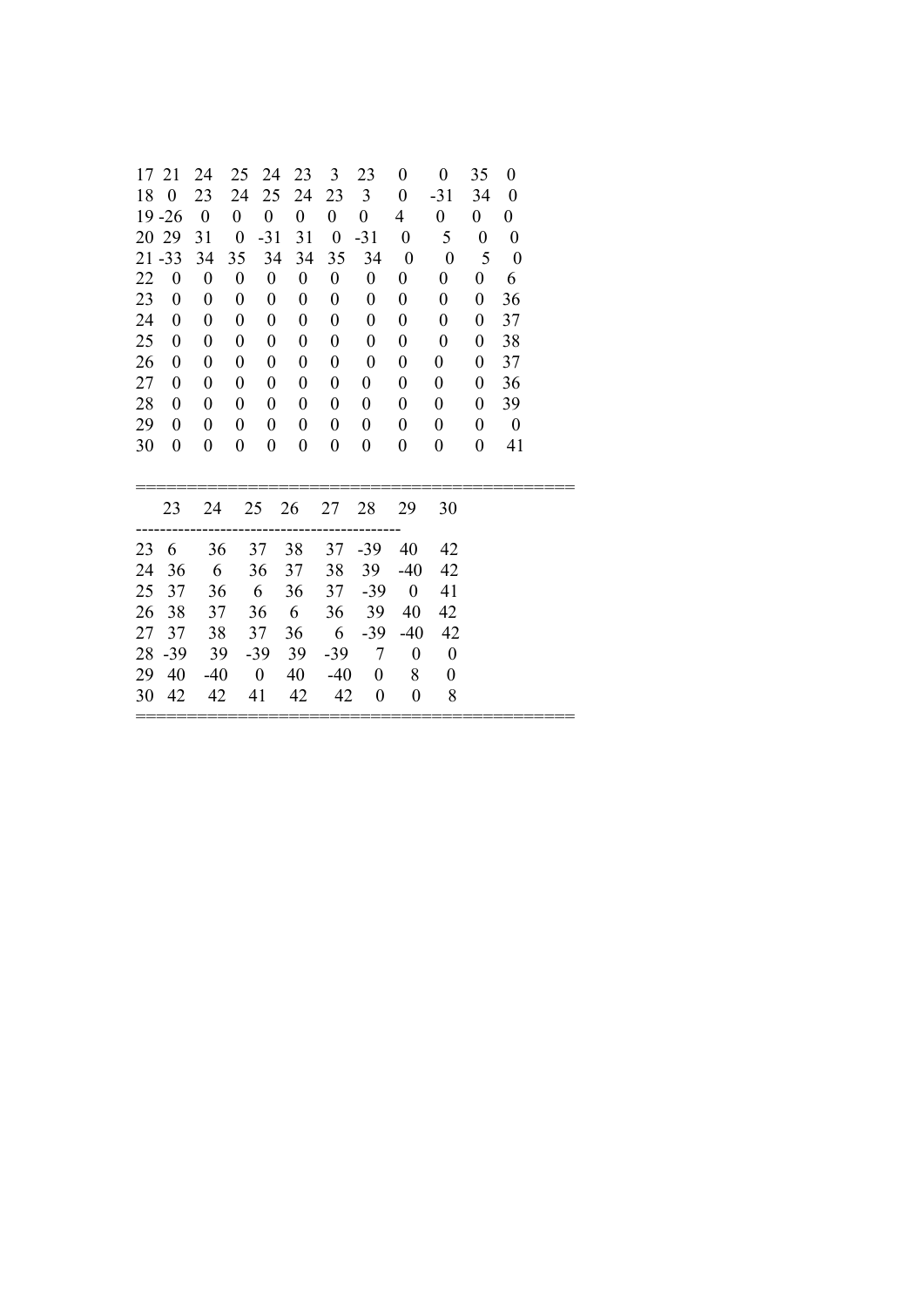**Table S3:** The relations between the off-diagonal force constants and the 20 independent force constants. The force constant numbers are as given in Figure S2.

The meaning of these numbers is as follows:

f(33) =  $0.0133 * f(20) - 0.0103 * f(18) - 0.0006 * f(17) + 0.0006 * f(16) + 0.0006 * f(15) +$  $0.0033*f(11)-0.0033*f(10)-0.0033*f(9)+0.0033*f(1)-0.0006*f(2)+0.0538*f(5)$ 

We get 22 dependent force constants in terms of the other 20 independent force constants. 1 33 1.0000 20 0.0103 18 -0.0103 17 -0.0006 16 0.0006 15 0.0006 11 0.0033 10 -0.0033 9 -0.0033 1 0.0033 2 -0.0006 5 0.0538 -1 0.0000 2 30 1.0000 20 -0.0119 18 0.0119 17 0.0007 16 -0.0007 15 -0.0007 11 -0.0039 10 0.0039 9 0.0039 1 -0.0039 2 0.0007 5 -0.0621 -1 0.0000 3 29 1.0000 20 0.0059 18 -0.0059 17 -0.0003 16 0.0003 15 0.0003 11 0.0019 10 -0.0019 9 -0.0019 1 0.0019 2 -0.0003 5 0.0310 -1 0.0000 4 21 1.0000 19 0.0521 20 0.0185 18 0.0336 17 -0.0013 16 -0.0032 15 0.0013 11 -0.0010 10 0.0061 9 0.0010 1 -0.0061 2 0.0032 5 0.0046 -1 0.0000 5 22 1.0000 19 0.0521 20 0.0336 18 0.0185 17 -0.0032 16 -0.0013 15 0.0032 11 0.0061 10 -0.0010 9 -0.0061 1 0.0010 2 0.0013 5 -0.0046 -1 0.0000 6 31 1.0000 20 -0.0444 18 0.0444 17 -0.0000 16 0.0000 15 0.0000 11 0.0210 10 -0.0210 9 -0.0210 1 0.0210 2 -0.0000 5 -0.0481 -1 0.0000 7 35 1.0000 20 -0.0512 18 0.0512 17 -0.0000 16 0.0000 15 0.0000 11 0.0242 10 -0.0242 9 -0.0242 1 0.0242 2 -0.0000 5 -0.0555 -1 0.0000 8 34 1.0000 20 0.0256 18 -0.0256 17 0.0000 16 -0.0000 15 -0.0000 11 -0.0121 10 0.0121 9 0.0121 1 -0.0121 2 0.0000 5 0.0278 -1 0.0000 9 32 1.0000 20 0.2818 18 -0.2818 17 -0.0000 16 0.0000 15 0.0000 11 0.0526 10 -0.0526 9 -0.0526 1 0.0526 2 -0.0000 5 -0.4064 -1 0.0000 10 25 1.0000 19 0.8804 20 -0.3963 18 -0.3963 17 -0.0006 16 -0.0006 15 0.0006 11 0.1510 10 -0.0031 9 0.0031 1 -0.1510 2 0.0006 3 1.0000 -1 0.0000 11 24 1.0000 19 0.2421 20 0.5067 18 -0.2646 17 -0.0004 16 -0.0004 15 0.0004 11 0.0111 10 0.1384 9 -0.0111 1 -0.1384 2 0.0004 3 1.0000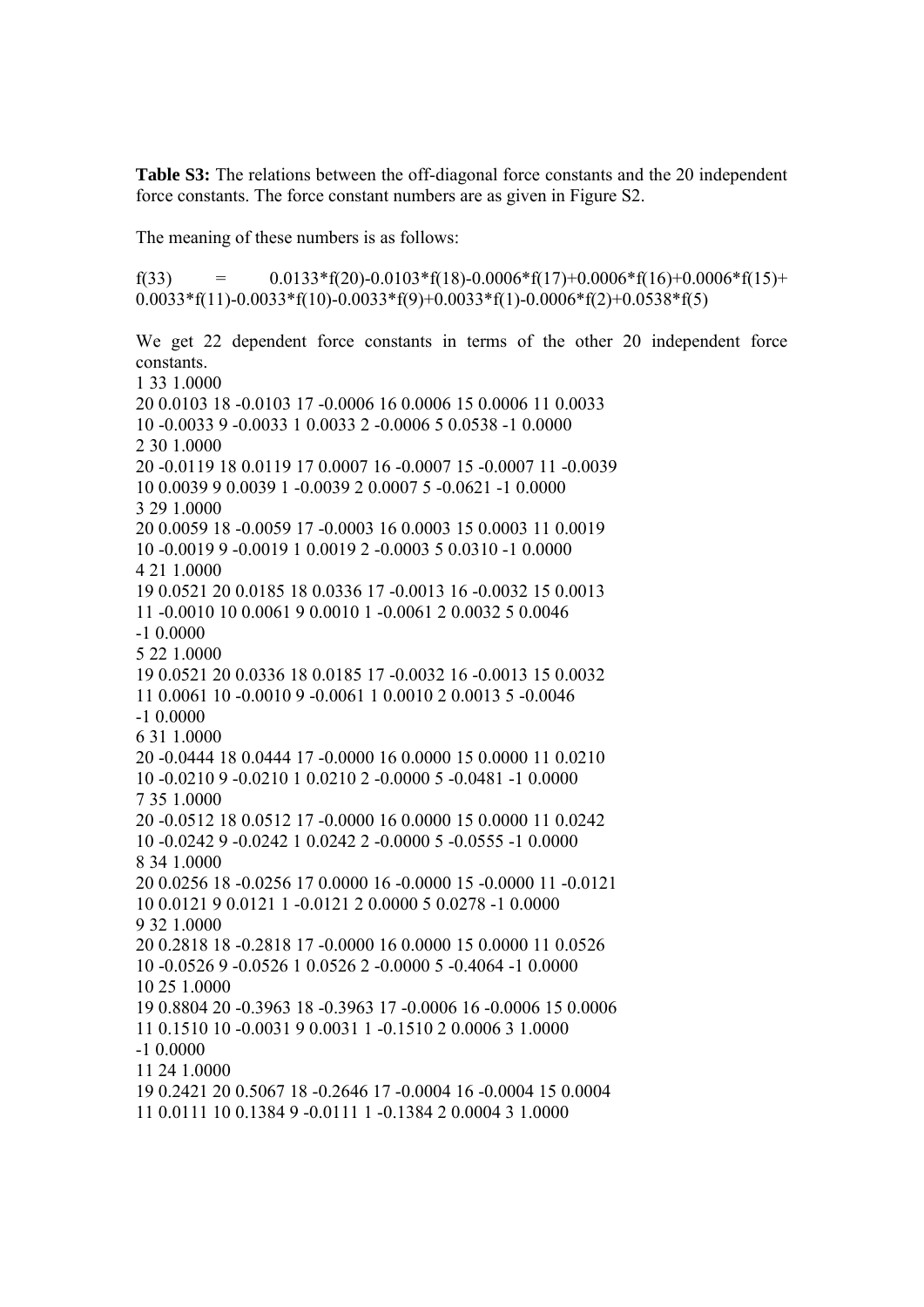5 0.0192 -1 0.0000 12 23 1.0000 19 0.6383 20 -0.1317 18 -0.9029 17 -0.0001 16 -0.0002 15 0.0001 11 0.0127 10 -0.0142 9 0.1415 1 -0.1399 2 0.0002 3 1.0000 5 0.0192 -1 0.0000 13 27 1.0000 20 -0.1627 18 0.1627 17 0.0000 16 -0.0000 15 -0.0000 11 -0.0304 10 0.0304 9 0.0304 1 -0.0304 2 0.0000 5 0.2346 -1 0.0000 14 28 1.0000 20 0.3254 18 -0.3254 17 -0.0000 16 0.0000 15 0.0000 11 0.0607 10 -0.0607 9 -0.0607 1 0.0607 2 -0.0000 5 -0.4693 -1 0.0000 15 26 1.0000 17 -0.0015 16 0.0030 15 -0.0030 2 0.0015 4 0.0776 -1 0.0000 16 14 1.0000 19 0.0340 20 0.0449 18 -0.0109 17 -0.0412 16 -0.0493 15 -0.0075 11 0.0462 10 0.0405 9 -0.0037 1 0.0020 2 0.0005 5 -0.0200 -1 0.0000 17 12 1.0000 19 -0.0340 20 0.0109 18 -0.0449 17 0.0005 16 -0.0075 15 -0.0493 11 0.0020 10 -0.0037 9 0.0405 1 0.0462 2 -0.0412 5 -0.0200 -1 0.0000 18 13 1.0000 20 -0.0558 18 0.0558 17 -0.0080 16 -0.0407 15 -0.0407 11 -0.0058 10 0.0483 9 0.0483 1 -0.0058 2 -0.0080 5 0.0400 -1 0.0000 19 40 1.0000 38 0.1536 37 -0.1536 36 -0.1536 6 0.1536 8 0.1610 -1 0.0000 20 42 1.0000 38 -0.0887 37 0.0887 36 0.0887 6 -0.0887 8 -0.0930 -1 0.0000 21 41 1.0000 38 0.1774 37 -0.1774 36 -0.1774 6 0.1774 8 0.1859 -1 0.0000 22 39 1.0000 38 -0.1321 37 0.2642 36 -0.2642 6 0.1321 7 0.1811 -1 0.0000